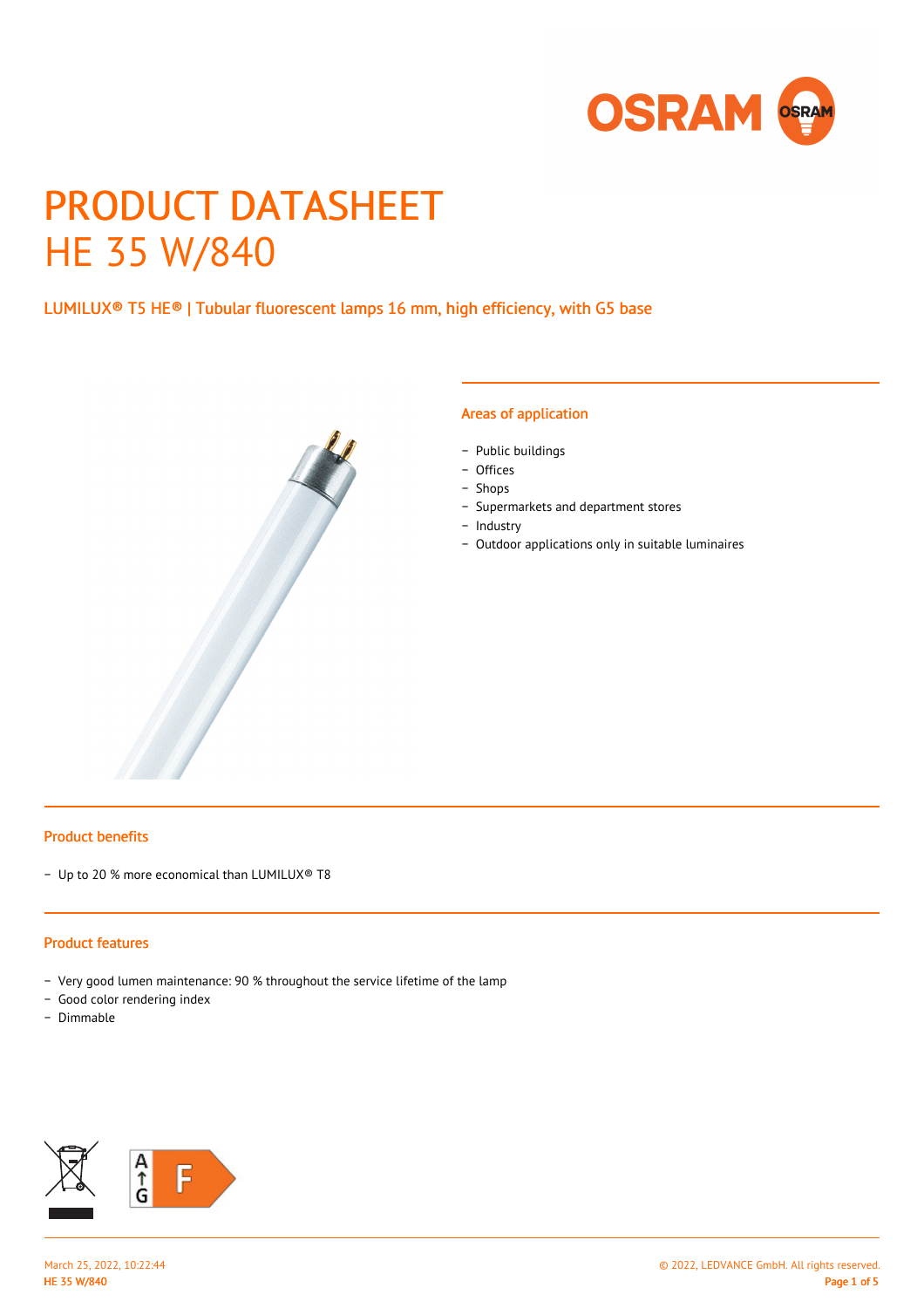## TECHNICAL DATA

## Electrical data

| Nominal wattage      | 35 W    |
|----------------------|---------|
| Construction wattage | 35.00 W |
| Nominal voltage      | 220 V   |
| Nominal current      | 0.18A   |

## Photometrical data

| Luminous flux             | 3550 lm                   |
|---------------------------|---------------------------|
| Luminous efficacy         | 101 lm/W                  |
| Luminous flux at 35 °C    | 3550 lm                   |
| Light color (designation) | <b>LUMILUX Cool White</b> |
| Color temperature         | 4000 K                    |
| Color rendering index Ra  | $\geq 80$                 |
| Light color               | 840                       |
| Rated LLMF at 2,000 h     | 0.95                      |
| Rated LLMF at 4,000 h     | 0.93                      |
| Rated LLMF at 6,000 h     | 0.92                      |
| Rated LLMF at 8,000 h     | 0.90                      |
| Rated LLMF at 12,000 h    | 0.90                      |
| Rated LLMF at 16,000 h    | 0.90                      |
| Rated LLMF at 20,000 h    | 0.89                      |



# Dimensions & Weight

| Overall length                              | 1463.20 mm |
|---------------------------------------------|------------|
| Length with base excl. base pins/connection | 1449 mm    |
| Diameter                                    | $16.0$ mm  |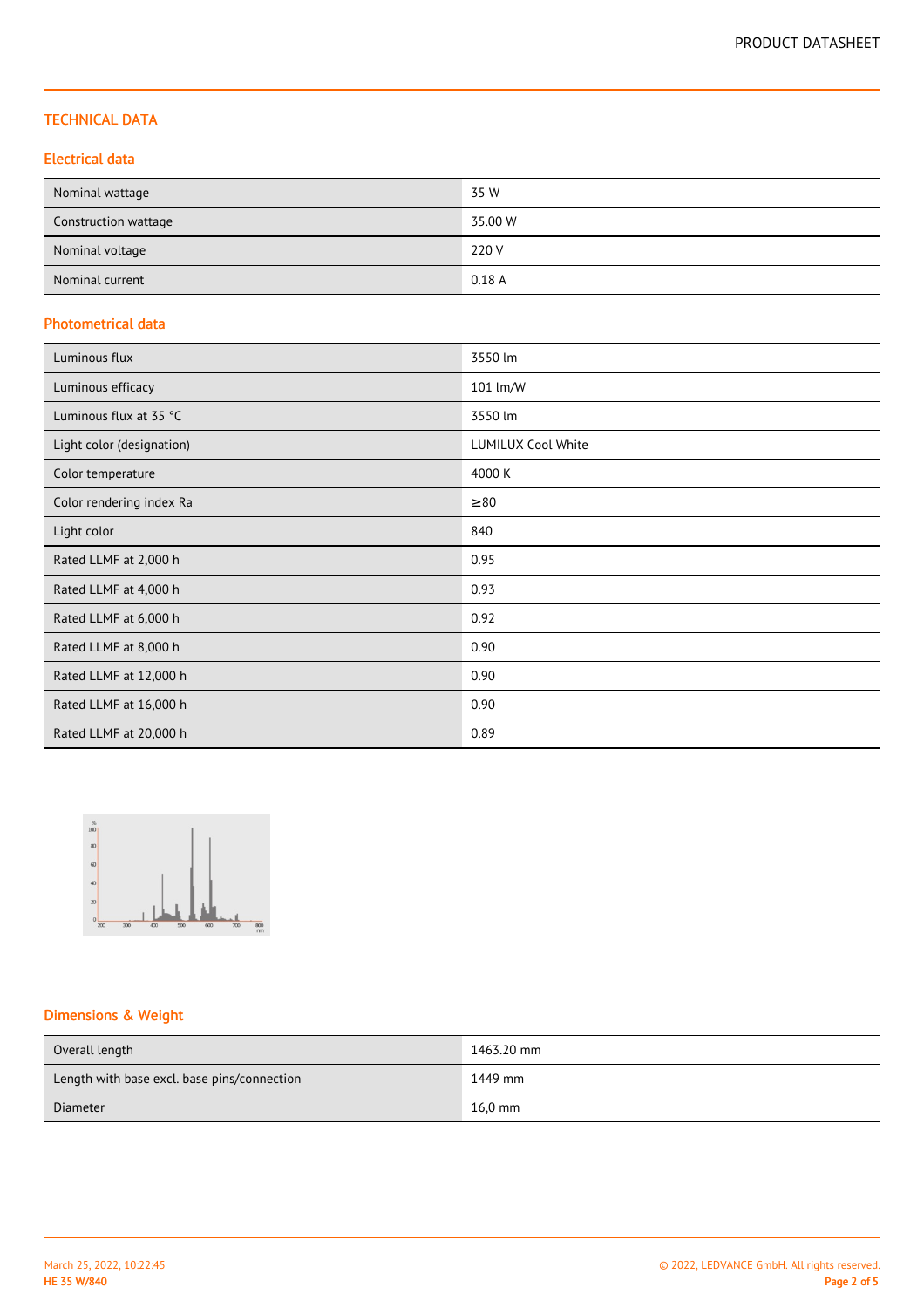| Tube diameter  | $16 \text{ mm}$ |
|----------------|-----------------|
| Product weight | 116.45 g        |

#### Lifespan

| Nominal lamp life time                 | 24000 h          |
|----------------------------------------|------------------|
| Service life                           | 19000 h $^{1}$ ) |
| Rated lamp survival factor at 2,000 h  | 0.99             |
| Rated lamp survival factor at 4,000    | 0.99             |
| Rated lamp survival factor at 6,000    | 0.99             |
| Rated lamp survival factor at 8,000 h  | 0.99             |
| Rated lamp survival factor at 12,000 h | 0.99             |
| Rated lamp survival factor at 16,000   | 0.97             |
| Rated lamp survival factor at 20,000 h | 0.85             |
| Lifespan B50                           | 24000 h          |

## 1) With preheat ECG

## Additional product data

| Base (standard designation) | G5                                                                                                                                         |
|-----------------------------|--------------------------------------------------------------------------------------------------------------------------------------------|
| Mercury content             | $1.5 \text{ ma}$                                                                                                                           |
| Product remark              | Suitable for ECG operation only / Lamp designed for internal luminaire<br>temperatures of 3040 °C; optimum luminous flux achieved at 35 °C |

## **Capabilities**

| Din<br>nmable | $V_{\Omega}$<br>د با<br>$ -$ |
|---------------|------------------------------|
|               |                              |

# Certificates & Standards

| Energy efficiency class   |                 |
|---------------------------|-----------------|
| <b>Energy consumption</b> | 35.00 kWh/1000h |

## Country-specific categorizations

| <b>ILCOS</b>    | FDH-35/840-L/P/-G5-16/1449 |
|-----------------|----------------------------|
| Order reference | HE 35W/840                 |

## Energy labellling regulation data acc EU 2019/2015

| Lighting technology used       | LFL T5 HE   |
|--------------------------------|-------------|
| Non-directional or directional | <b>NDLS</b> |
| Mains or non-mains             | <b>NMLS</b> |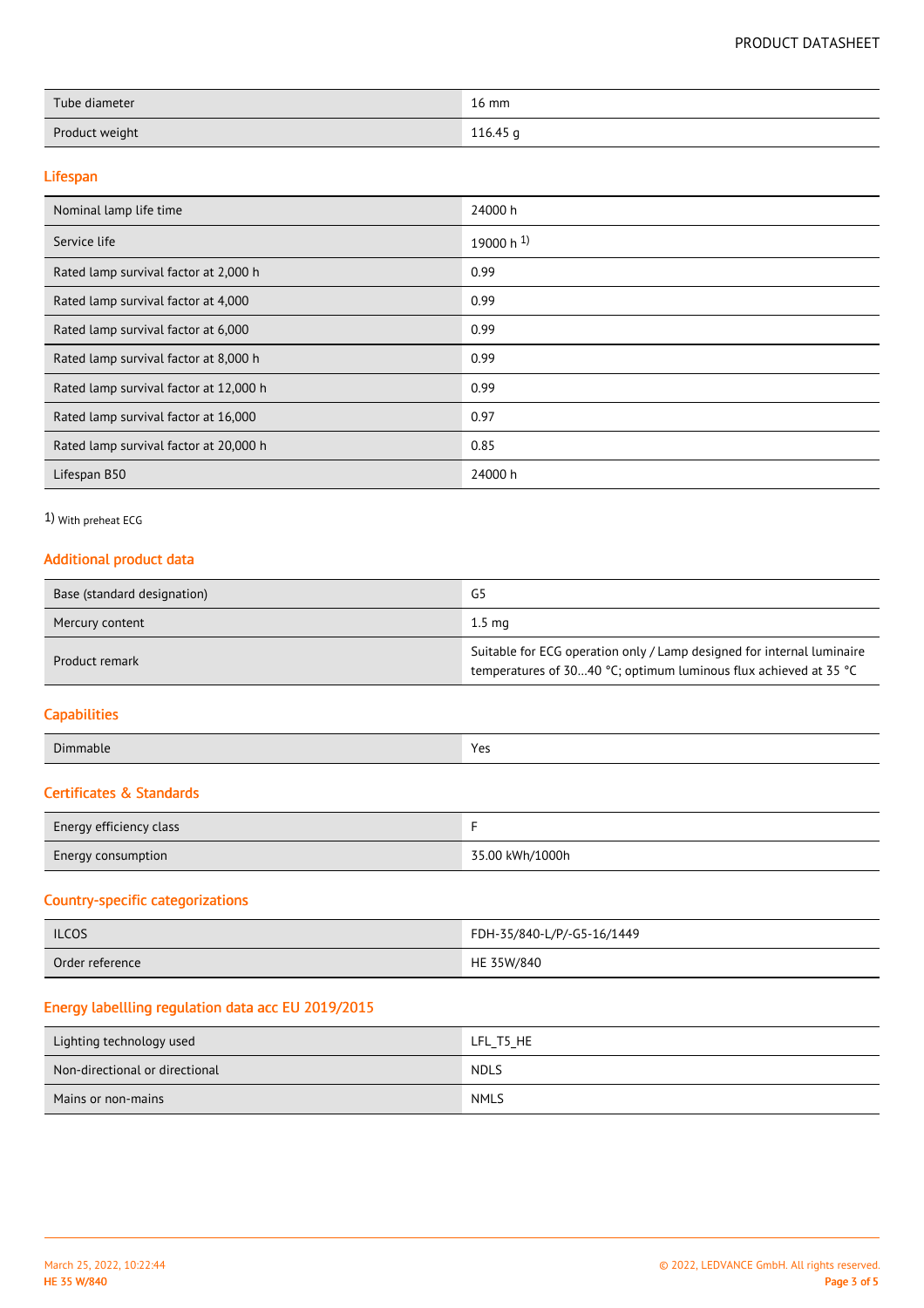| Light source cap-type (or other electric interface) | G <sub>5</sub>   |
|-----------------------------------------------------|------------------|
| Connected light source (CLS)                        | No               |
| Color-tuneable light source                         | No               |
| Envelope                                            | No               |
| High luminance light source                         | No               |
| Anti-glare shield                                   | No               |
| Correlated colour temperature type                  | SINGLE_VALUE     |
| Claim of equivalent power                           | No               |
| Length                                              | 1463.20 mm       |
| Height                                              | 16,0 mm          |
| Width                                               | 16,0 mm          |
| Beam angle                                          | SPHERE_360       |
| EPREL ID                                            | 546275,546275    |
| Model number                                        | AC34039, AC34039 |

## Safety advice

− In case of lamp breakage: www.ledvance.com/brokenlamp

#### DOWNLOAD DATA

|     | DOWNLOAD DATA                                                                                  |
|-----|------------------------------------------------------------------------------------------------|
| PDF | Certificates<br>EAC N RU D-DE.MU62.B.00801 20 02.03.2020-01.03.2025 Prommash Test - FL         |
| PDF | Certificates<br>EAC RU C-DE HA10.B.00671 16 08 2018 15 07 2023 Expert Sertifikaciya FL         |
| PDF | Declarations of conformity<br>EC Declaration of Conformity - 2021 9C1-4077889-EN-00 - T5 HE HO |

#### LOGISTICAL DATA

| Product code  | Packaging unit (Pieces/Unit) | Dimensions (length x width x height)   | Gross weight | <b>Volume</b>          |
|---------------|------------------------------|----------------------------------------|--------------|------------------------|
| 4050300591445 | Sleeve                       | 1,470 mm $\times$ 17 mm $\times$ 22 mm | 159.00 g     | $0.55$ dm <sup>3</sup> |
| 4050300591452 | Shipping box<br>20           | 1,482 mm x 83 mm x 104 mm              | 3450.00 g    | 12.79 $\rm{dm}^3$      |

The mentioned product code describes the smallest quantity unit which can be ordered. One shipping unit can contain one or more single products. When placing an order, for the quantity please enter single or multiples of a shipping unit.